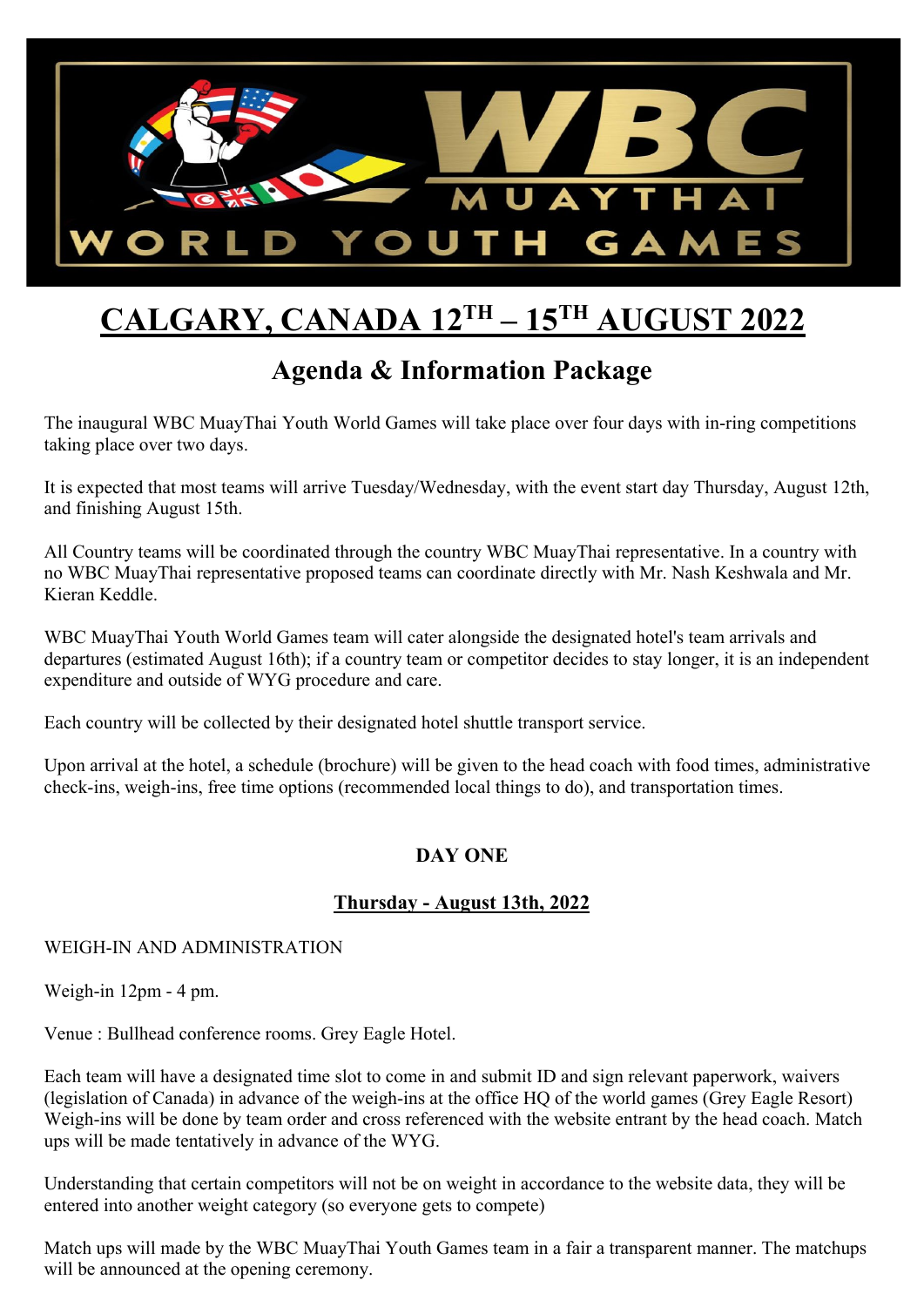

### **DAY TWO**

### **Friday August 14th 2022**

OPENING CEREMONIES start at 12 pm

Location: Seven Chiefs Sportsplex (Youth World Games Athletes Village) Each country will be announced and be in country tracksuit with country flag. Official introduction of First Nations dancers, Elders and WBC MuayThai introductions (speakers) to the Youth World Games participants, coaches, and all attendees.

National anthems will be played of each country.

This will be a day also for all team countries to interact with each other and connect with the venue/WYG.

WBC MuayThai representatives conference.

### **Saturday August 15th 2022**

#### **DAY THREE**

Location: Seven Chiefs Sportsplex

Start time: 11am

Each country will arrive at 9 am - check in with coach's acknowledgement of running order of WYG first knockout stages.

A large warm up area will be designated to each team.

3 Boxing rings. Running order will also be digitally displayed on the large LED screens.

This will be competitive rounds starting at lower weights up to the heavier weights.

Fights will run up to the quarter final stages.

Country departure via designated hotel shuttle bus.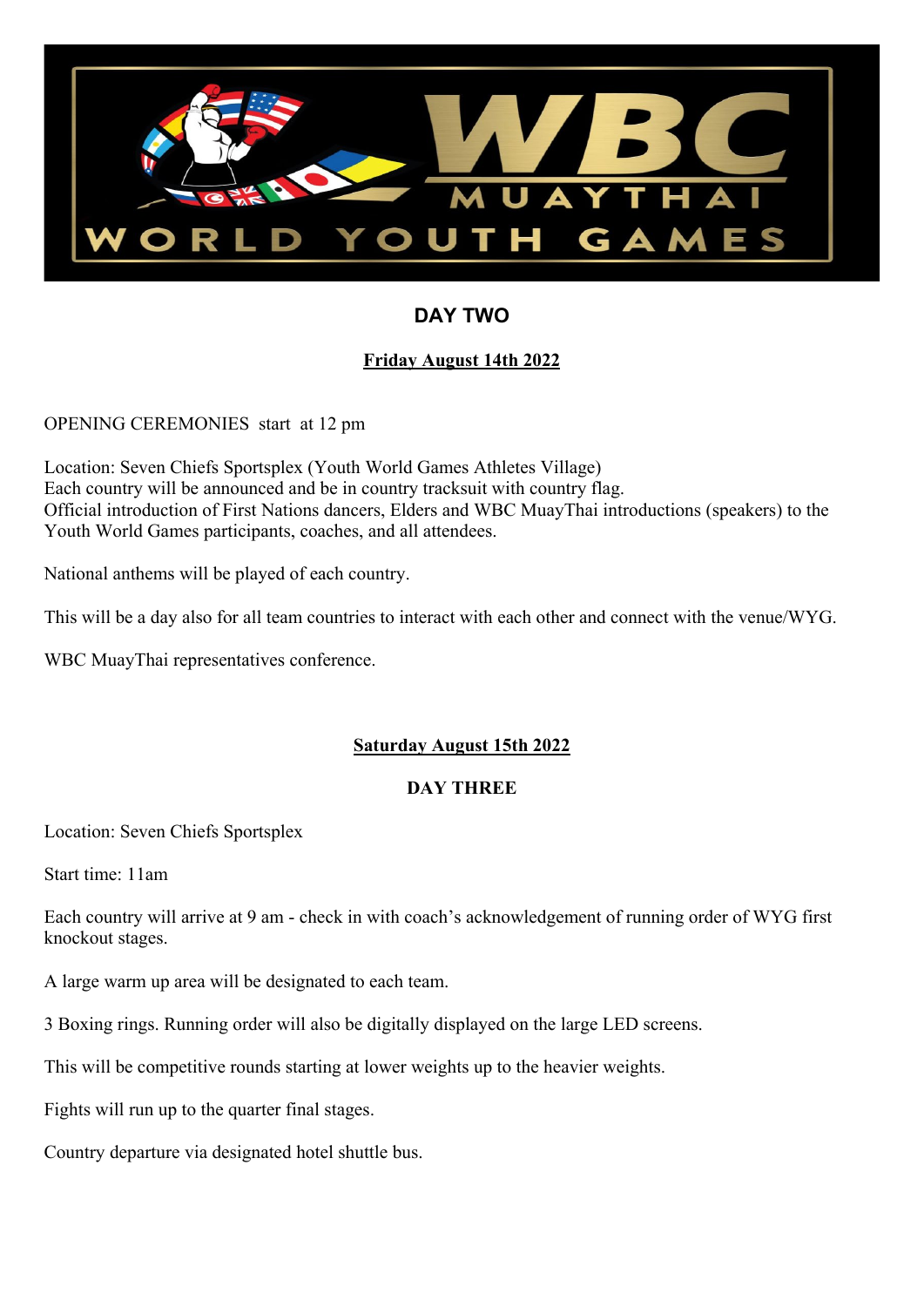

#### **Sunday August 16th 2022**

#### **DAY FOUR**

#### THE FINALS AND CLOSING CEREMONIES

Location: Seven Chiefs Sportsplex

Time: Start at 11 am

Each country will arrive at 9am - check in with coach's acknowledgement of running order of Youth World Games Semi-finals and finals.

Each country will arrive at 9am - check in with coach's acknowledgement of running order of WYG first knockout stages.

A large warm up area will be designated to each team.

3 boxing rings will be used for the duration of the games

Running order will also be digitally displayed on the giant LED screens.

Semi-finals will start with the lower weight categories.

Bronze medals bouts will take place in all three rings.

Finals (gold/silver) will all take place in the centre ring.

Closing ceremonies and medal announcements (Gold/Silver/Bronze) and podium presentations with special awards to male, female fighter of the Games, team of the Games and WBC MuayThai awards to ambassadors.

Country departure to hotels shuttle bus.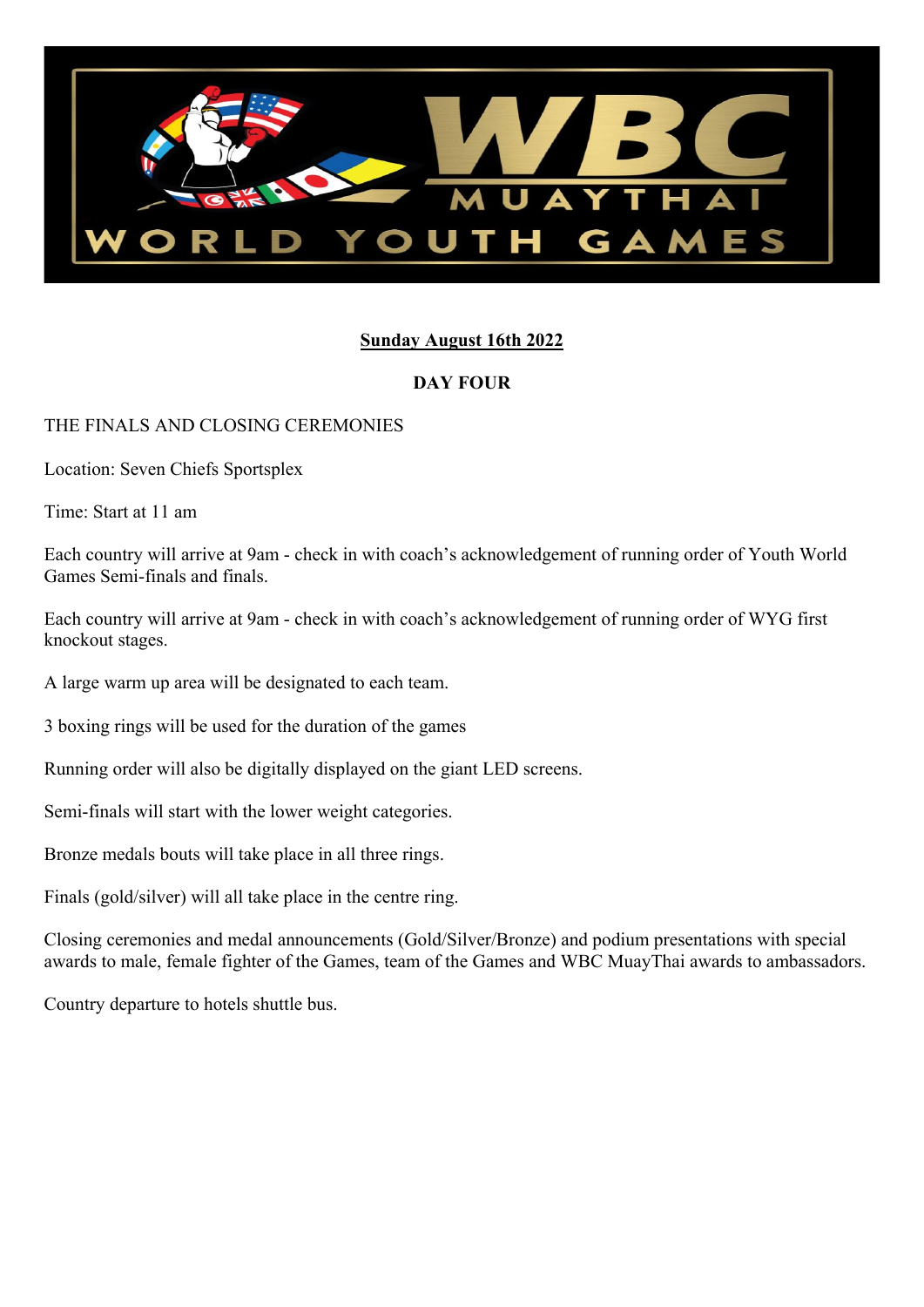

# **World Youth Games Partnerships**

Muay Thai Addict will be the exclusive provider of athlete's equipment for the games

Country tracksuits, tee shirts, shorts will be provided to each competitor for use and to keep

Headgear, gloves, shin pads, body shields will be provided for all competitions. [https://www.muaythaiaddict.com](https://www.muaythaiaddict.com/)

Travel Tourism of Calgary & Alberta will kindly be on hand to assist with logistics of hotels and transportation of each team's agenda. [https://www.visitcalgary.com](https://www.visitcalgary.com/)

The official travel agent is Boulevard Travel based in Calgary, Alberta. Each head of the country will book through them and coordination details will be passed onto the admin of WYG and the travel tourism of Alberta.

It's it down to the WBC representative duty to use the portal to arrange flights with our travel agent and a hotel will be assigned to them from our agent. The team at Boulevard Travel will be the exclusive travel partner for the WBC MuayThai Youth World Games and will offer highly-competitive and affordable prices for travel deals.

[https://boulevardtravel.com](https://boulevardtravel.com/)

## **Costs**

Entrant fee is set at \$300 US dollars per competitor, This will include two pairs of shorts (red/blue) , country tracksuit , WBCWYG tee shirt and a WBC official entrant certificate.

Flight costs/hotel costs are at the cheapest rate and used through our travel agent partners. Therefore, only this agent can be used to avoid confusion.

Flights and hotels are entirely paid for by the individuals and payment will be took in one whole sum by the WBC national representatives.

Information of each country will be sent to WBCWYG promoters in a package format

- flight arrival and departures
- Designated hotel names
- Full team names (coaches and competitors)
- Waivers from parents (to be signed upon arrival of the games with ID)
- Information for clothing will be sent to Muay Thai addict HQ which will state size and amount of country tracksuits required.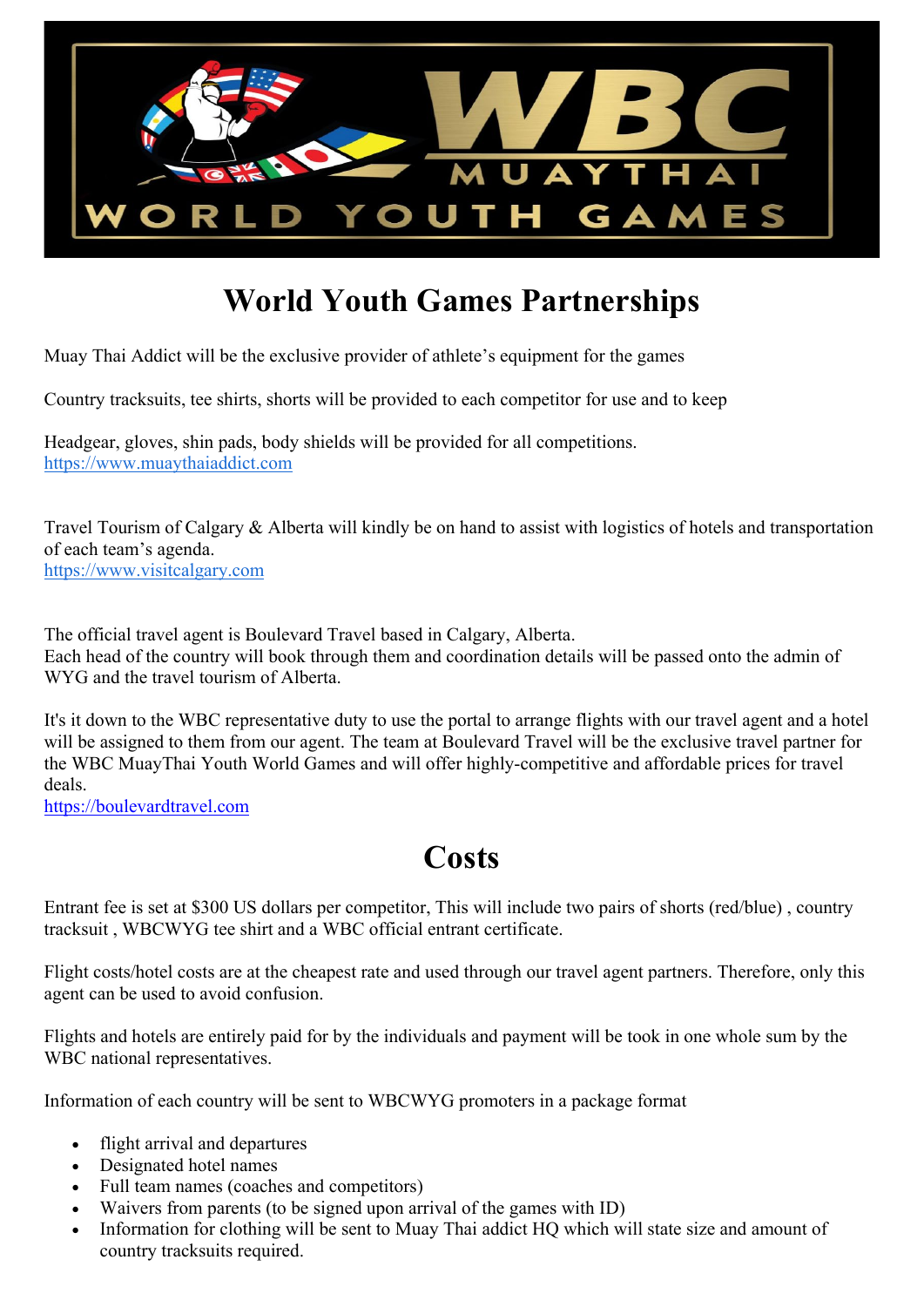

- There will be a cut-off date to enter all information (May 2022) this will give enough time for production of clothing, organisation time frame and advertising.
- Pendant on how many competitors per category there will be knockout stages, Quarter , Semi and Finals.
- Regardless of a loss, a competitor must stay with the team throughout the games.
- Tentative match ups will be organised of the first group stages of the WYG.

## **Visas & Invitation Administration**

All WBC MuayThai country representatives whose national athletes, coaches, family members and support teams need a visa to enter Canada can communicate directly with the WBC MuayThai Youth World Games team to liaise for the necessary invitation letters and supporting information required to apply for a visa to visit Canada for the sole purpose of competing in, or to act as a spectator for the inaugural WBC MuayThai Youth World Games.

## **Weight Categories**

#### **Age Categories for Competitions:**

| <b>Age Category</b> | Minimum Age | Maximum Age |
|---------------------|-------------|-------------|
| Youth (under-12)    |             |             |
| Youth (under-14)    |             |             |
| Youth (under-16)    | 14          |             |
| Youth (under-18)    |             | 17          |

**1.1**.The age of an athlete is determined using his/her year of birth and proof of identity/residency must be provided i.e. passport or birth certificates

**1.2.** Male and female athletes between the ages of 14 to 17 are categorised as Youth athletes.

**1.3.** Male and female athletes between the ages of 10 to 13 are categorised as Junior Cadets.

**1.4**. Technical and Competition

**1.4.1** In all competitions related to junior and school-age boys and girls, as well as, in all other younger age categories, the age range of the participating athletes must not be more than 17 years.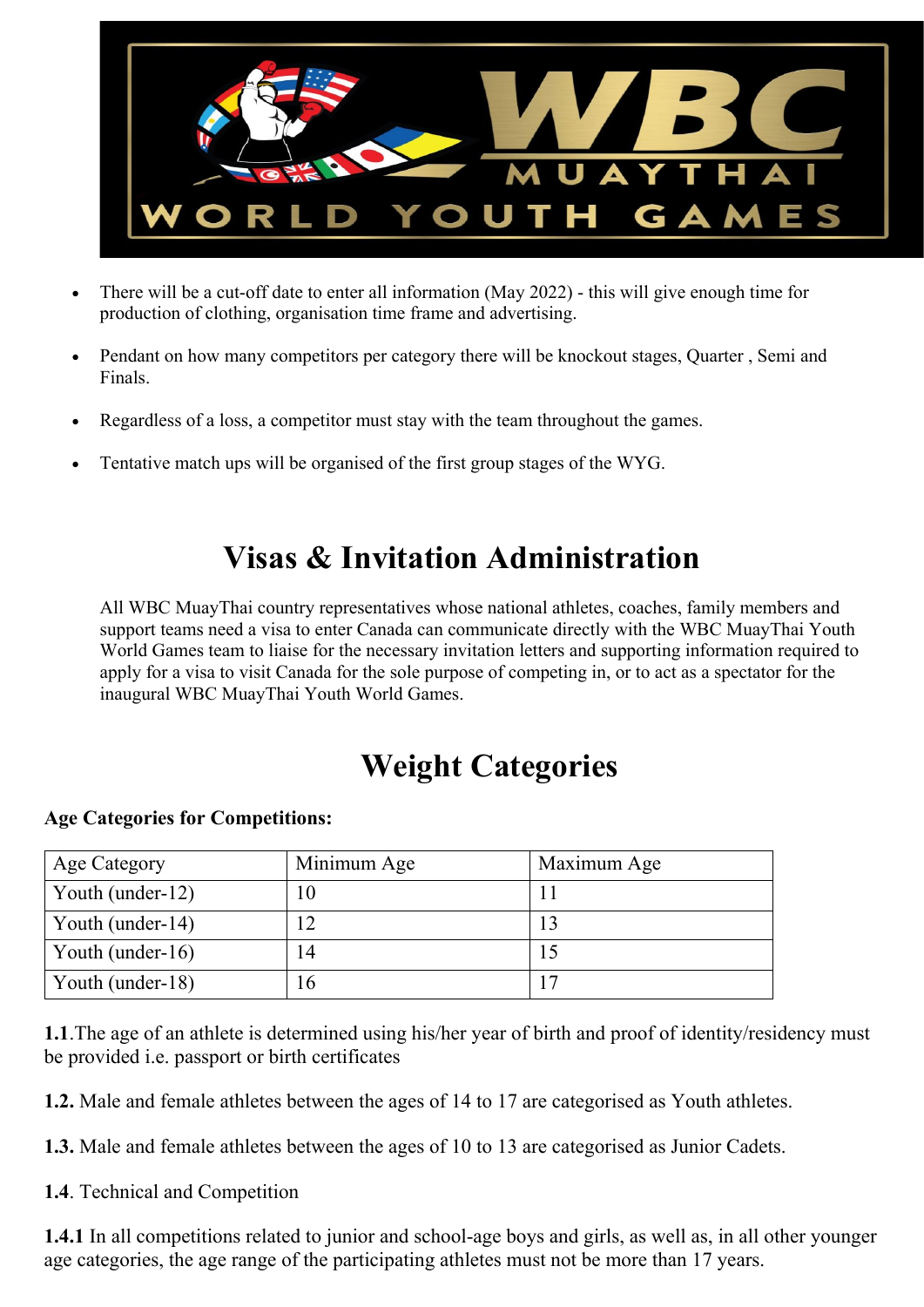

### **16. Weight Categories**

|                | <b>Male / Female</b>  |  |
|----------------|-----------------------|--|
| 1              | 30kg (66.13llbs)      |  |
| $\overline{2}$ | 32kg (70.54llbs)      |  |
| 3              | 34kg (74.95llbs)      |  |
| 4              | 36kg (79.36llbs)      |  |
| 5              | 38kg (83.77llbs)      |  |
| 6              | 40kg (88.18llbs)      |  |
| $\overline{7}$ | 42kg (92.59llbs)      |  |
| 8              | 44kg (97.00llbs)      |  |
| 9              | 46kg (101.41llbs)     |  |
| 10             | 48kg (105.82llbs)     |  |
| 11             | 50kg (110.23llbs)     |  |
| 12             | 52kg (114.64llbs)     |  |
| 13             | 54kg (119.05llbs)     |  |
| 14             | 56kg (123.45llbs)     |  |
| 15             | 58kg (127.86llbs)     |  |
| 16             | 60kg (132.27llbs)     |  |
| 17             | 63.5kg (139.99llbs)   |  |
| 18             | 65kg (143.3llbs)      |  |
| 19             | (+) 71kg (156.52llbs) |  |

| Youth 12 - 13 (Under-14) |                       |  |  |  |  |
|--------------------------|-----------------------|--|--|--|--|
|                          | <b>Male / Female</b>  |  |  |  |  |
| 1                        | 30kg (66.13llbs)      |  |  |  |  |
| $\overline{2}$           | 32kg (70.54llbs)      |  |  |  |  |
| 3                        | 34kg (74.95llbs)      |  |  |  |  |
| 4                        | 36kg (79.36llbs)      |  |  |  |  |
| 5                        | 38kg (83.77llbs)      |  |  |  |  |
| 6                        | 40kg (88.18llbs)      |  |  |  |  |
| $\overline{7}$           | 42kg (92.59llbs)      |  |  |  |  |
| 8                        | 44kg (97.00llbs)      |  |  |  |  |
| 9                        | 46kg (101.41llbs)     |  |  |  |  |
| 10                       | 48kg (105.82llbs)     |  |  |  |  |
| 11                       | 50kg (110.23llbs)     |  |  |  |  |
| 12                       | 52kg (114.64llbs)     |  |  |  |  |
| 13                       | 54kg (119.05llbs)     |  |  |  |  |
| 14                       | 56kg (123.45llbs)     |  |  |  |  |
| 15                       | 58kg (127.86llbs)     |  |  |  |  |
| 16                       | 60kg (132.27llbs)     |  |  |  |  |
| 17                       | 63.5kg (139.99llbs)   |  |  |  |  |
| 18                       | 65kg (143.3llbs)      |  |  |  |  |
| 19                       | (+) 71kg (156.52llbs) |  |  |  |  |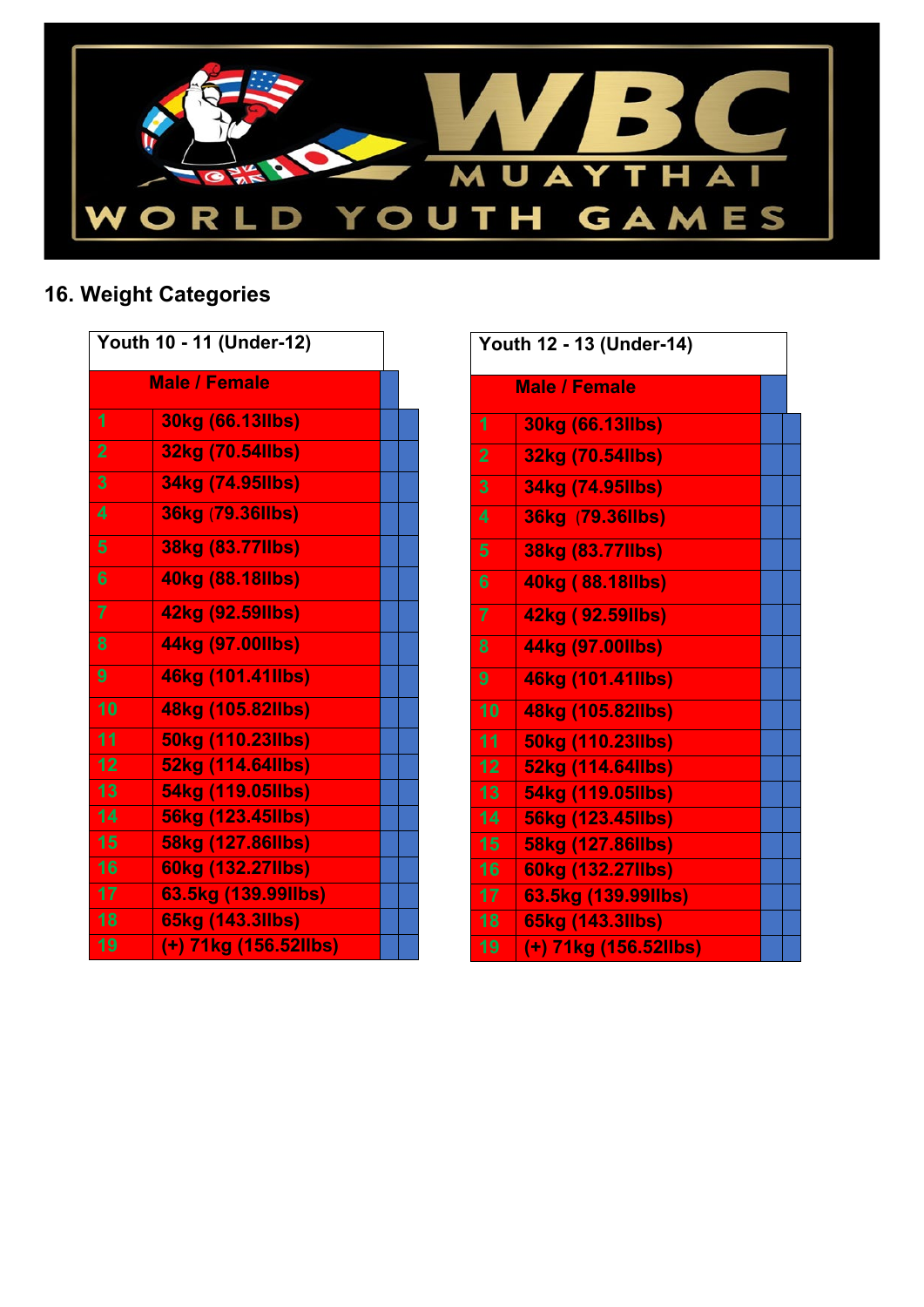

|                | <b>Male / Female</b>     |  |
|----------------|--------------------------|--|
|                |                          |  |
| 1              | 42kg (92.59llbs)         |  |
| $\overline{2}$ | 44kg (97.00llbs)         |  |
| 3              | 46kg (101.41llbs)        |  |
| 4              | 48kg (105.82llbs)        |  |
| 5              | 50kg (110.23llbs)        |  |
| 6              | 52kg (114.64llbs)        |  |
| $\overline{7}$ | 54kg (119.05llbs)        |  |
| 8              | <b>56kg (123.45llbs)</b> |  |
| 9              | 58kg (127.86llbs)        |  |
| 10             | 60kg (132.27llbs)        |  |
| 11             | 63.5kg (139.99llbs)      |  |
| 12             | 65kg (143.30llbs)        |  |
| 13             | 67kg (147.71llbs)        |  |
| 14             | 69kg (152.11llbs)        |  |
| 15             | 71kg (156.52llbs)        |  |
| 16             | 73kg 160.93llbs)         |  |
| 17             | 75kg (165.34llbs)        |  |
| 18             | 77kg (169.75llbs)        |  |
| 19             | 81.19kg (179llbs         |  |
| 20             | 85.72kg (189llbs)        |  |
| 21             | 90.26kg (199llbs)        |  |
| 22             | +95.25kg (210llbs        |  |
|                | (Openweight)             |  |
| 23             |                          |  |
| 24             |                          |  |
| 25             |                          |  |

| Youth 16 - 17 (Under-18) |                     |  |  |
|--------------------------|---------------------|--|--|
| <b>Male / Female</b>     |                     |  |  |
| 1                        | 42kg (92.59llbs)    |  |  |
| $\overline{2}$           | 44kg (97.00llbs)    |  |  |
| 3                        | 46kg (101.41llbs)   |  |  |
| 4                        | 48kg (105.82llbs)   |  |  |
| 5                        | 50kg (110.23llbs)   |  |  |
| 6                        | 52kg (114.64llbs)   |  |  |
| $\overline{7}$           | 54kg (119.05llbs)   |  |  |
| 8                        | 56kg (123.45llbs)   |  |  |
| 9                        | 58kg (127.86llbs)   |  |  |
| 10                       | 60kg (132.27llbs)   |  |  |
| $\overline{11}$          | 63.5kg (139.99llbs) |  |  |
| 12                       | 65kg (143.30llbs)   |  |  |
| 13                       | 67kg (147.71llbs    |  |  |
| 14                       | 69kg (152.11llbs)   |  |  |
| 15                       | 71kg (156.52llbs)   |  |  |
| 16                       | 73kg (160.93llbs)   |  |  |
| 17                       | 75kg (165.34llbs)   |  |  |
| 18                       | 77kg (169.75llbs)   |  |  |
| 19                       | 81.19kg (179llbs)   |  |  |
| 20                       | 85.72kg (189 llbs)  |  |  |
| 21                       | 90.26kg (199llbs)   |  |  |
| 22                       | + 95.25kg (210llbs  |  |  |
|                          | (Openweight)        |  |  |
| 23                       |                     |  |  |
| 24                       |                     |  |  |
| 25                       |                     |  |  |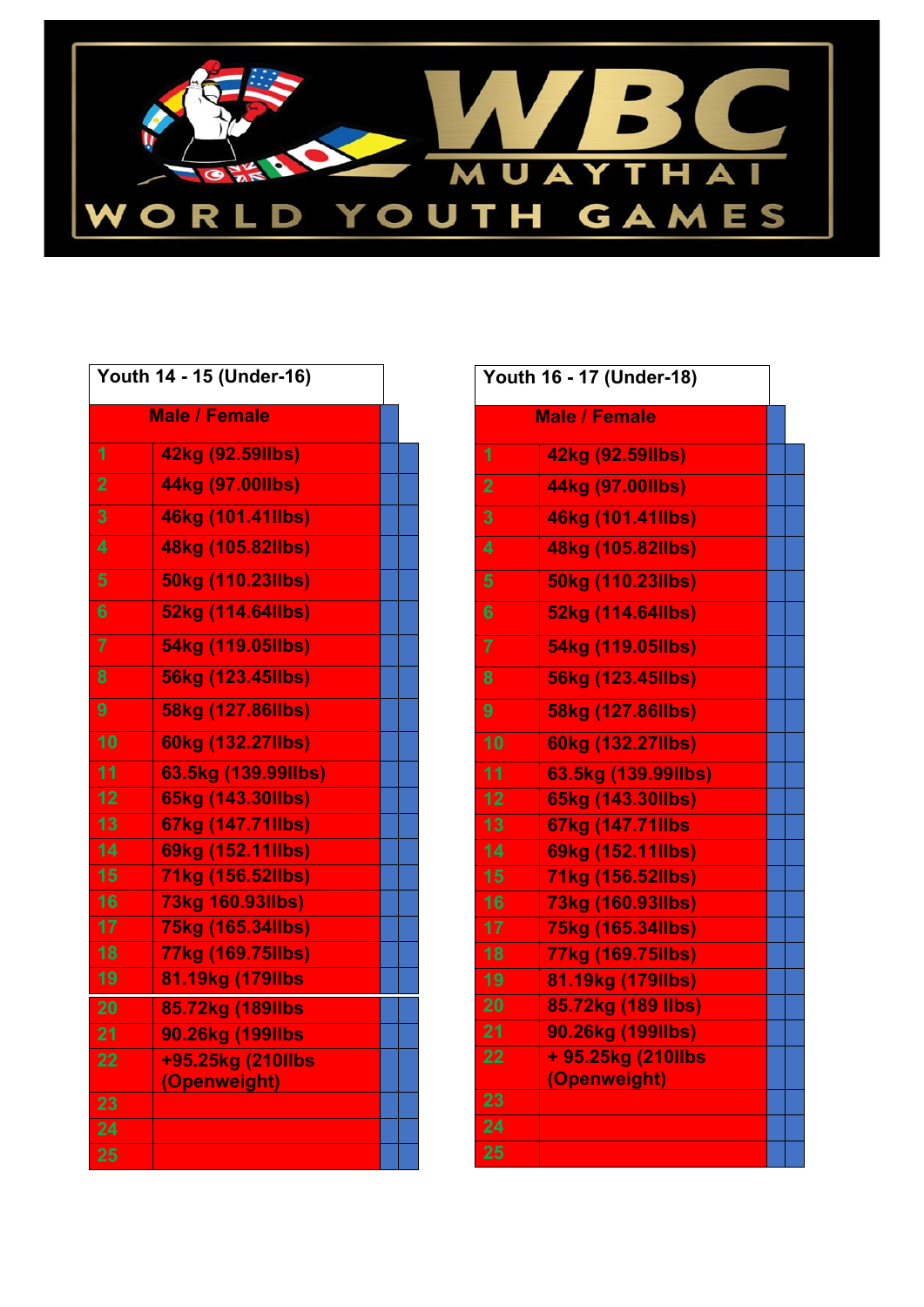

### **Rounds. Restrictions. Equipment**

### **Youth Under-12 (10 – 11yrs):**

Rounds: 3 Length of each Round: 1 minute Resting period: 1 minute

**Restrictions:** No strikes to the head of any kind

Mandatory equipment: 12oz Body protectors Gum shield Gum shield<br>Groin guard Communication of the Hand wraps Groin guard<br>
Shin quards<br>
Head quards Shin guards

### **Youth Under-14 (12 – 13 yrs)**:

Rounds: 3 Time of Round: 1.5 minutes Resting period: 1 minute

**Restrictions:** No strikes to the head of any kind

#### **Mandatory equipment:**

12oz – 14oz gloves entitled by the Body protectors Body protectors<br>
Gum shield by Elbow pads Gum shield<br>Groin quard **Elbow pads**<br>Groin quard Groin guard Shin guards **Head guards** Head guards

**Restrictions:** No elbow or knee strikes to the head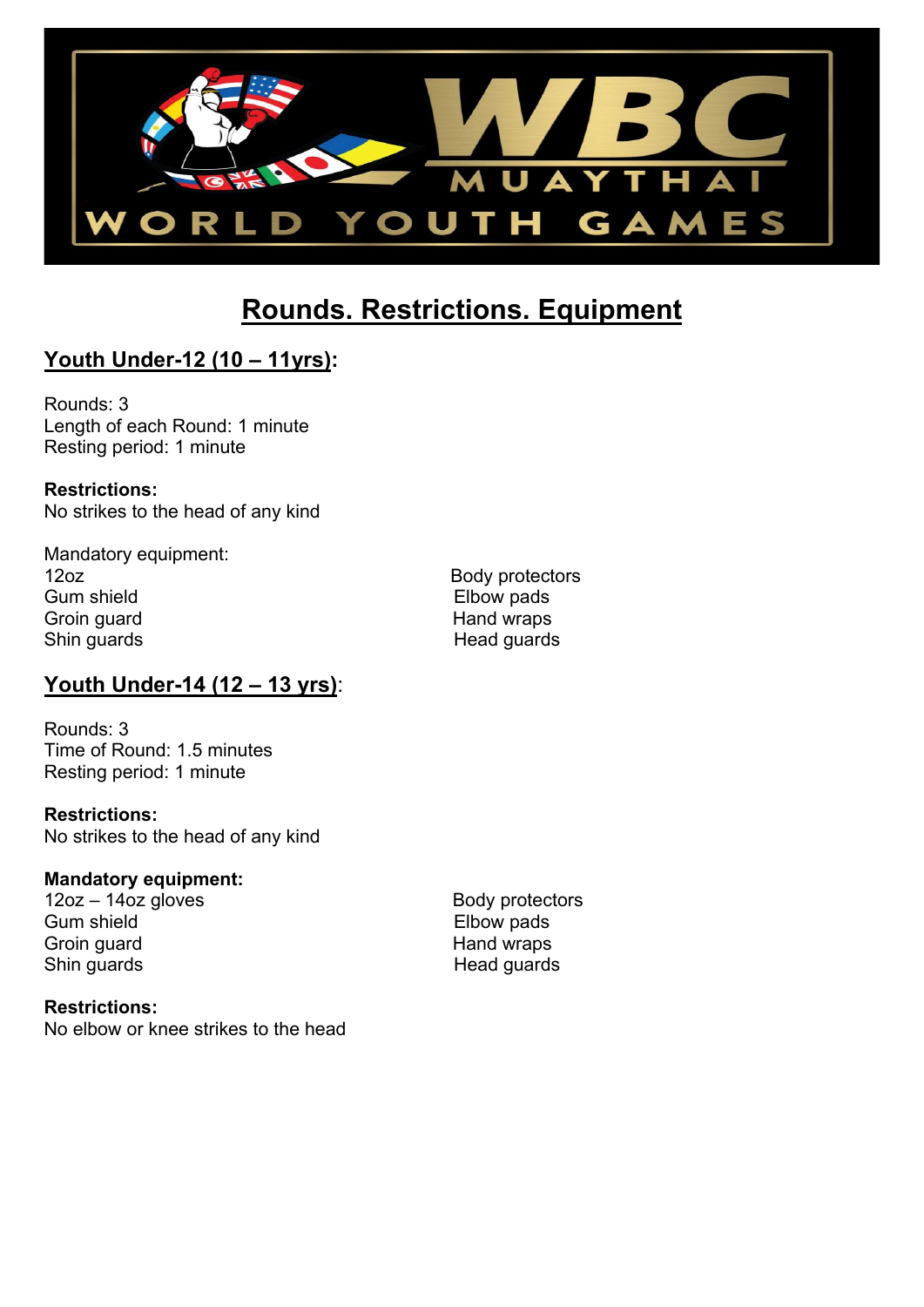

#### **Youth Under-16 (14 – 15 yrs)**

Rounds: 3 Time of Round: 2 minutes Resting period: 1 minute

Restrictions: Punches to the head allowed No Kicks / elbow or knee strikes to the head

Mandatory athletes' equipment: 12oz – 14oz gloves Gum shield Groin guard **Group**<br>
Shin guards **Manual Shin guards**<br>
Head guards Body protectors **Elbow** pads

Head guards

#### **Youth under-18 (16 – 17yrs)**:

Rounds: 3 Time of Round: 3 minutes Resting period: 1 minute

Restrictions: Punches & Kicks to the head allowed No elbow or knee strikes to the head

Mandatory athletes' equipment: 12oz – 14oz gloves Gum shield Groin guard<br>
Shin guards<br>
Head guards
Head guards
Head guards
Head guards
Head guards
Bahin guards
Shin guards
Shin guards
Bahin guard ann an t-Impire ann an t-Impire ann an t-Impire ann an t-Impire ann an t-Impire ann an Elbow pads **Body protectors** Body protectors

Head guards